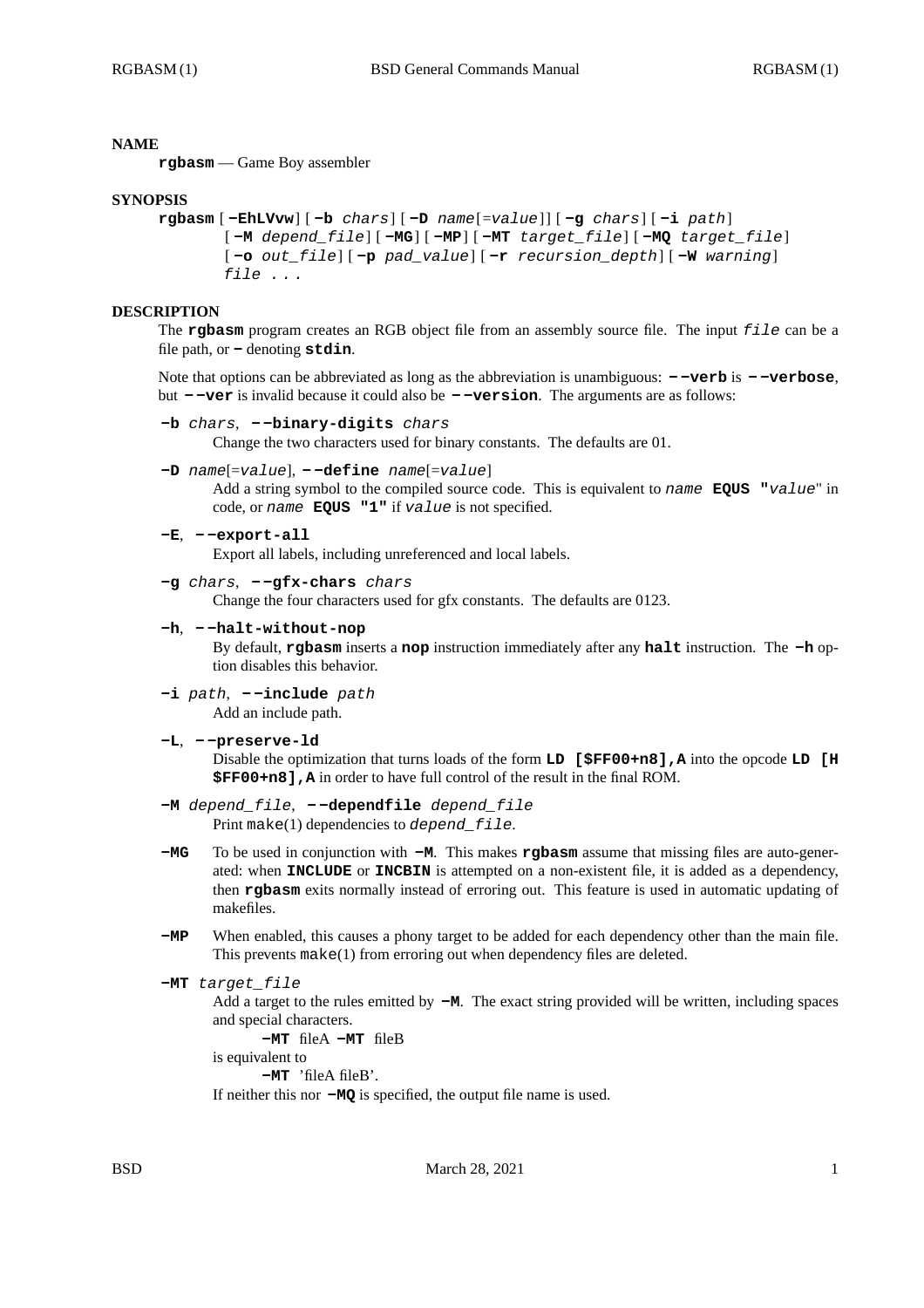### **-MQ** *target\_file*

Same as **-MT**, but additionally escapes any special make(1) characters, essentially '\$'.

- **-o** *out\_file*,  **-output** *out\_file* Write an object file to the given filename.
- **-p** *pad\_value*,  **-pad-value** *pad\_value* When padding an image, pad with this value. The default is  $0x00$ .
- **-r** *recursion\_depth*,  **-recursion-depth** *recursion\_depth* Specifies the recursion depth at which RGBASM will assume being in an infinite loop.
- **-V**,  **-version**

Print the version of the program and exit.

**-v**, **- -verbose** Be verbose.

**-W** *warning*, **- -warning** *warning*

Set warning flag *warning*. A warning message will be printed if *warning* is an unknown warning flag. See the **DIAGNOSTICS** section for a list of warnings.

**-w** Disable all warning output, even when turned into errors.

### **DIAGNOSTICS**

Warnings are diagnostic messages that indicate possibly erroneous behavior that does not necessarily compromise the assembling process. The following options alter the way warnings are processed.

#### **-Werror**

Make all warnings into errors.

#### **-Werror=**

Make the specified warning into an error. A warning's name is appended (example: **-Werror=obsolete** ) , and this warning is implicitly enabled and turned into an error. This is an error if used with a meta warning, such as **-Werror=all**.

The following warnings are "meta" warnings, that enable a collection of other warnings. If a specific warning is toggled via a meta flag and a specific one, the more specific one takes priority. The position on the command-line acts as a tie breaker, the last one taking effect.

#### **-Wall**

This enables warnings that are likely to indicate an error or undesired behavior, and that can easily be fixed.

### **-Wextra**

This enables extra warnings that are less likely to pose a problem, but that may still be wanted.

# **-Weverything**

Enables literally every warning.

The following warnings are actual warning flags; with each description, the corresponding warning flag is included. Note that each of these flag also has a negation (for example, **-Wcharmap-redef** enables the warning that **-Wno-charmap-redef** disables). Only the non-default flag is listed here. Ignoring the "no-" prefix, entries are listed alphabetically.

#### **-Wno-assert**

Warns when **WARN**-type assertions fail. (See "Aborting the assembly process" in rgbasm(5) for **ASSERT**).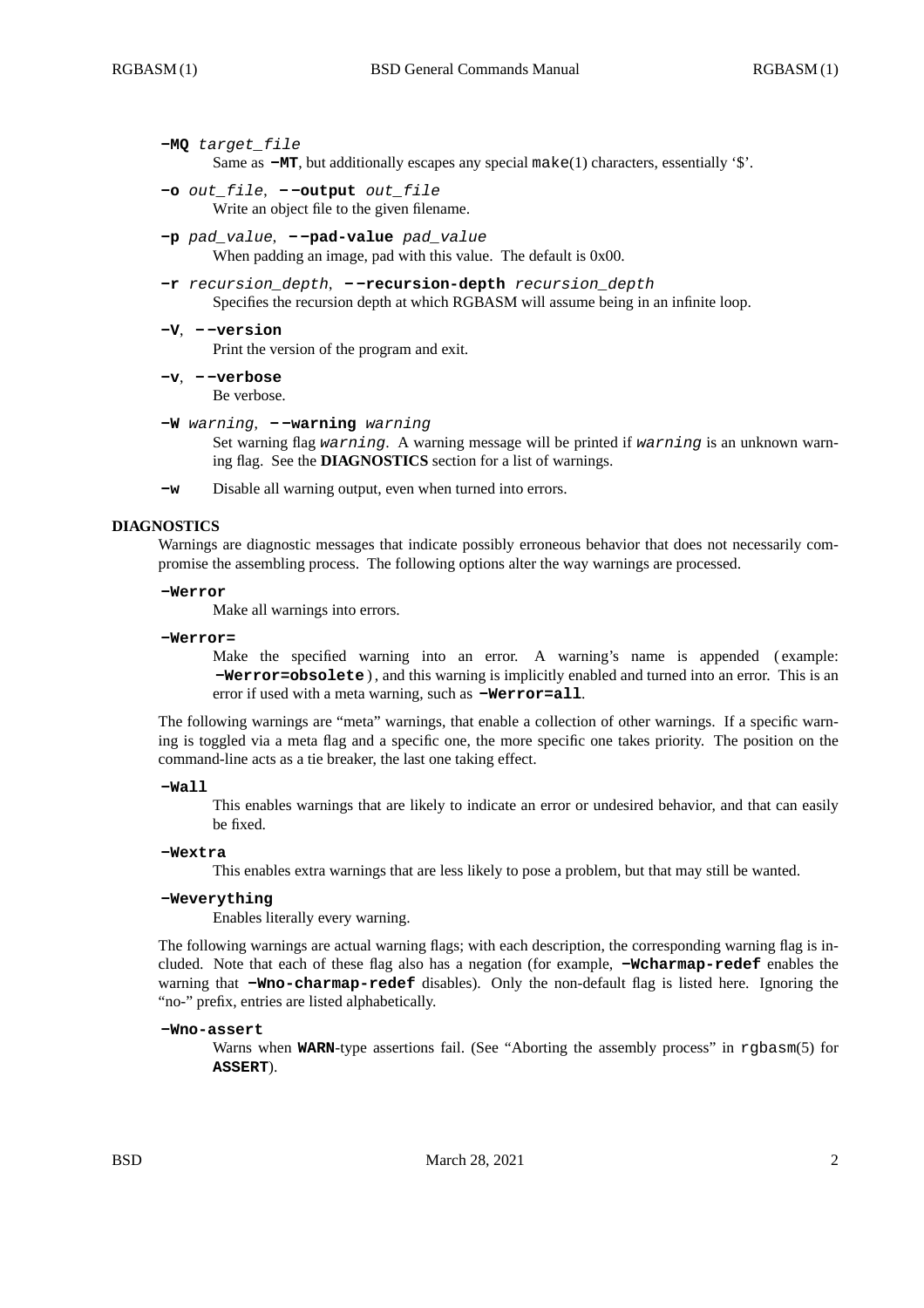### **-Wbuiltin-args**

Warn about incorrect arguments to built-in functions, such as **STRSUB**() with indexes outside of the string's bounds. This warning is enabled by **-Wall**.

#### **-Wcharmap-redef**

Warn when re-defining a charmap mapping. This warning is enabled by **-Wall**.

#### **-Wdiv**

Warn when dividing the smallest negative integer by -1, which yields itself due to integer overflow.

# **-Wempty-macro-arg**

Warn when a macro argument is empty. This warning is enabled by **-Wextra**.

#### **-Wempty-strrpl**

Warn when **STRRPL**() is called with an empty string as its second argument (the substring to replace). This warning is enabled by **-Wall**.

#### **-Wlarge-constant**

Warn when a constant too large to fit in a signed 32-bit integer is encountered. This warning is enabled by **-Wall**.

#### **-Wlong-string**

Warn when a string too long to fit in internal buffers is encountered. This warning is enabled by **-Wall**.

### **-Wmacro-shift**

Warn when shifting macro arguments past their limits. This warning is enabled by  $-\text{Wextra}$ .

#### **-Wno-obsolete**

Warn when obsolete constructs such as the **PI** constant or **PRINTT** directive are encountered.

#### **-Wshift**

Warn when shifting right a negative value. Use a division by 2<sup>^</sup>N instead.

### **-Wshift-amount**

Warn when a shift's operand is negative or greater than 32.

### **-Wno-truncation**

Warn when an implicit truncation (for example, **LD** [**B**  $\textcircled{a}$ ]) loses some bits.

### **-Wno-user**

Warn when the **WARN** built-in is executed. (See "Aborting the assembly process" in rgbasm(5) for **WARN**).

### **EXAMPLES**

You can assemble a source file in two ways.

```
Straightforward way:
```
\$ rgbasm -o bar.o foo.asm

### Pipes way:

\$ cat foo.asm | rgbasm -o bar.o - \$ rgbasm -o bar.o - < foo.asm

The resulting object file is not yet a usable ROM image—it must first be run through rgblink(1) and then rgbfix(1).